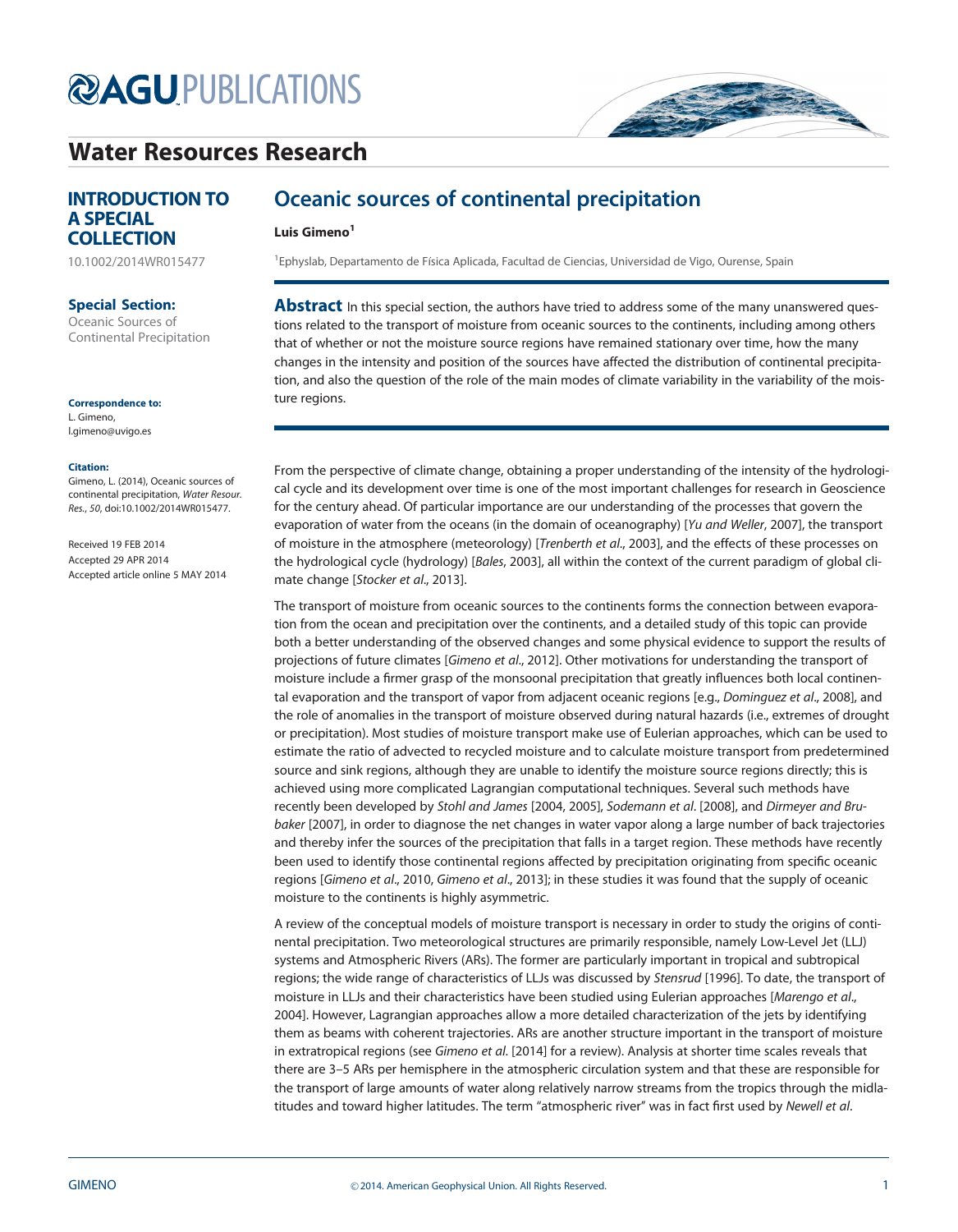[1992], because the volumes of water involved are comparable with those transported by large terrestrial rivers. Similar to LLJs, Lagrangian approaches can be used to identify ARs as coherent-trajectory beams.

Special mention should be made of the transport of moisture for monsoonal regimes and during natural hazards (i.e., extreme drought or precipitation). Several authors have identified the presence of low levels of moisture transport during the active phases of monsoon regimes [e.g., Thorncroft et al., 2011]. However, the few Lagrangian studies of the sources of moisture for monsoon systems were limited to just a few years, so there is still some way to go in terms of our understanding of the interannual variability of the sources linked to precipitation in these regions, the role of the main modes of climate variability, and the effects of any changes in the position and intensity of the sources. There have been very few studies of natural hazards focusing on the anomalous transport of moisture. It is well known that transport from regions of large amounts of water vapor and its associated convergence may trigger extreme rainfall and cause flooding [Stohl et al., 2008]; the persistence of drought could be due in part to the absence of moisture transport to the continents [Seneviratne et al., 2006].

Our best estimates, such as those derived from the OAFlux data [Yu and Weller, 2007], have revealed strong increasing trends in evaporation from the oceans since 1978, with the trend being most pronounced during the 1990s. The scenarios of climate change suggest that the high sensitivity of the saturation vapor pressure to temperature will result in a more intense hydrological cycle, with increased rates of evaporation and precipitation in a world that is warmer than it is today [e.g., Stocker et al., 2013]. It is essential to analyze the changes in intensity and position of the sources under different Global Climate Models (GCMs) and climate change scenarios, and to study the potential influence of these changes on continental precipitation. The identification of regions particularly vulnerable to changes in the hydrological cycle requires all the oceanic moisture sources to be located; additionally, the exact target areas, where the water evaporating from these sources precipitates over land, must be identified. The sources of continental precipitation—and the changes in these—must be determined, allowing us (1) to identify and analyze the main meteorological structures transporting moisture at the planetary scale, (2) to determine the contribution of the anomalous transport of moisture during drought periods and extreme precipitation events, (3) to explore the possible variations in the sources of continental precipitation, and (4) to assess how these are linked to climate change.

It is these diverse questions that make this topic one of the main challenges in atmospheric research over the next few decades [Gimeno, 2013]. We must address the many questions that remain unanswered, including whether the moisture source regions have remained stationary over time, how any changes in the intensity and position of the sources affect the distribution of continental precipitation, and the role of the main modes of climate variability in the variability of the moisture regions. We must also quantify the moisture being transported by LLJs and ARs, and assess both the role of warm pools in the supply of moisture, and how the source regions may alter in a changing climate.

The authors of the papers in this special section have tried to answer some of these key research questions. Sato and Sugimoto [2013] analyzed the role of the sea surface temperature (SST) anomaly in modulating winter precipitation by means of a numerical experiment with a regional atmospheric model, concluding that the trends in precipitation in some of the regions they analyzed are influenced by trends in SST, whereas in other regions significant trends in precipitation can occur even in the absence of these trends. Jouzel et al. [2013] reviewed the link between the isotopic composition of precipitation and its oceanic sources, and discussed the value of oxygen-17 measurements as used in studies of this type. Zahn and Allan [2013] used the high spatial and temporal resolution provided by the ECHAM5-model data to quantify the projected atmospheric moisture transport to the continents in future climate scenarios. Gómez-Hernández et al. [2013] analyzed the seasonal and interannual variability of the main atmospheric moisture sources in one target hydrological region, the Mediterranean. Guan et al. [2013] linked the anomalously high frequency of AR occurrence with the massive Sierra Nevada snowpack during the winter of 2010/2011 and analyzed the role of major climate modes such as the Arctic Oscillation (AO) and the Pacific North American Pattern (PNA) in favoring the anomalously high incidence of ARs. Ordonez et al. [2013] investigated how the Madden-Julian Oscillation affects the transport of moisture by the Somali LLJ and assessed its effects on the Indian summer monsoonal rainfall. Risi et al. [2013] focused on the possible use of water isotopes to quantify the role of continental recycling in the intraseasonal variability of continental moisture. Van der Ent and Savenije [2013] identified oceanic sources of continental precipitation, finding that those nearest the